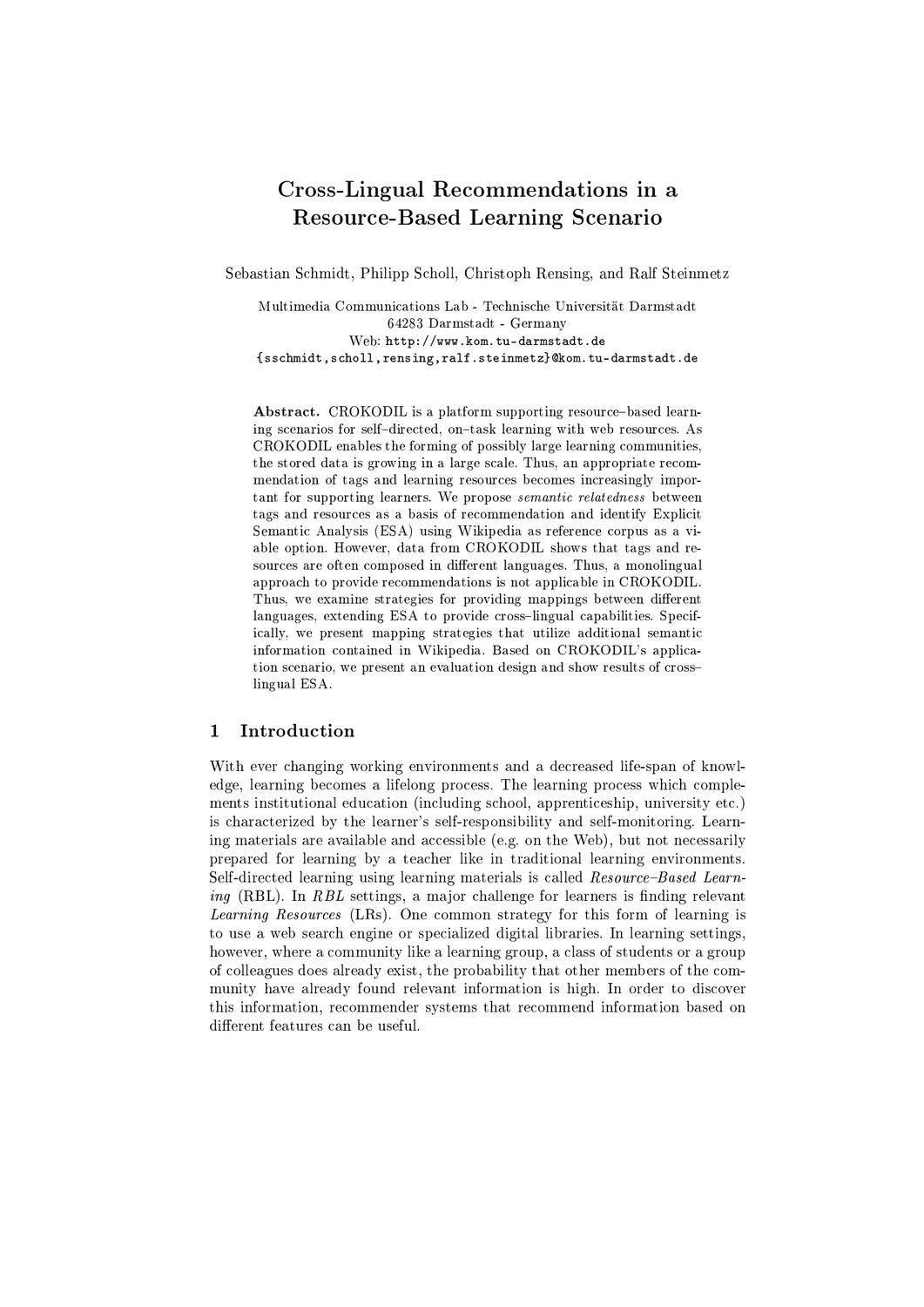In this paper, we examine the data from a user study with the  $RBL$  platform CROKODIL with special regard to the language of the stored information (Section 2), analyze existing approaches for semantic relatedness with regard to cross-linguality (Section 3) and propose a feasible approach to enable crosslingual recommendations (Section 4). Further, we evaluate this approach within our scenario (Section 5) and give a conclusion and prospect on further work (Section 6).

# 2 Multilinguality in the Usage Scenario

## 2.1 CROKODIL

The e-learning platform  $CROKODIL$  supports learners in finding, collecting and organizing learning materials from the Web in  $RBL$ . All data within the platform that is inserted by the users is stored in information items. Those can be LRs, learners, tags or various other types. Information items can be interconnected via relations. The overall resulting graph represents a kind of folksonomy. An LR in CROKODIL can be a whole document (web-page, pdf-file, textfile, etc.) or a short text fragment. Learners have a profile describing the represented person. The tags that are used by learners to describe the LRs are terms consisting of one or several words.

 $CROKODIL$  uses a recommendation engine that attempts to provide tags or LRs that are likely to be of interest to the learner. These recommendations bridge the gap between the information need of the learners and already existing possibly matching information items in the system. However, up to now CROKODIL only provides recommendations based on structural properties of the network built by information items and relations, e.g. whether there are explicit connections between two  $LRs$  over a defined set of tags. This means that if there is no explicit relation between two  $LRs$ , the recommendation engine is not able to infer this connection. Therefore, the formation of separate partitions of the networks is favoured, especially as different users commonly have a different terminology for denoting related information (eg. "Technology Enhanced Learning" and "e-learning"). Information items containing identical or almost identical semantic information to those the user has already stored are only of minor interest. Therefore, we aim to enable recommendation of semantically related information items.

Another challenge that *CROKODIL* has to meet with regard to recommending relevant items is that the overall knowledge base is expected to be sparse. In contrast to social bookmarking applications like Delicious, CROKODIL does not have millions of users and therefore collaborative filtering [1] might not be appropriate for recommending items. Therefore, a content-based recommendation paradigm is targeted in our work.

#### 2.2 Language of Tags and Learning Resources

We examined the data from a user study [2] with ELWMS.KOM, a predecessor of CROKODIL, in order to determine the used language of LRs and tags.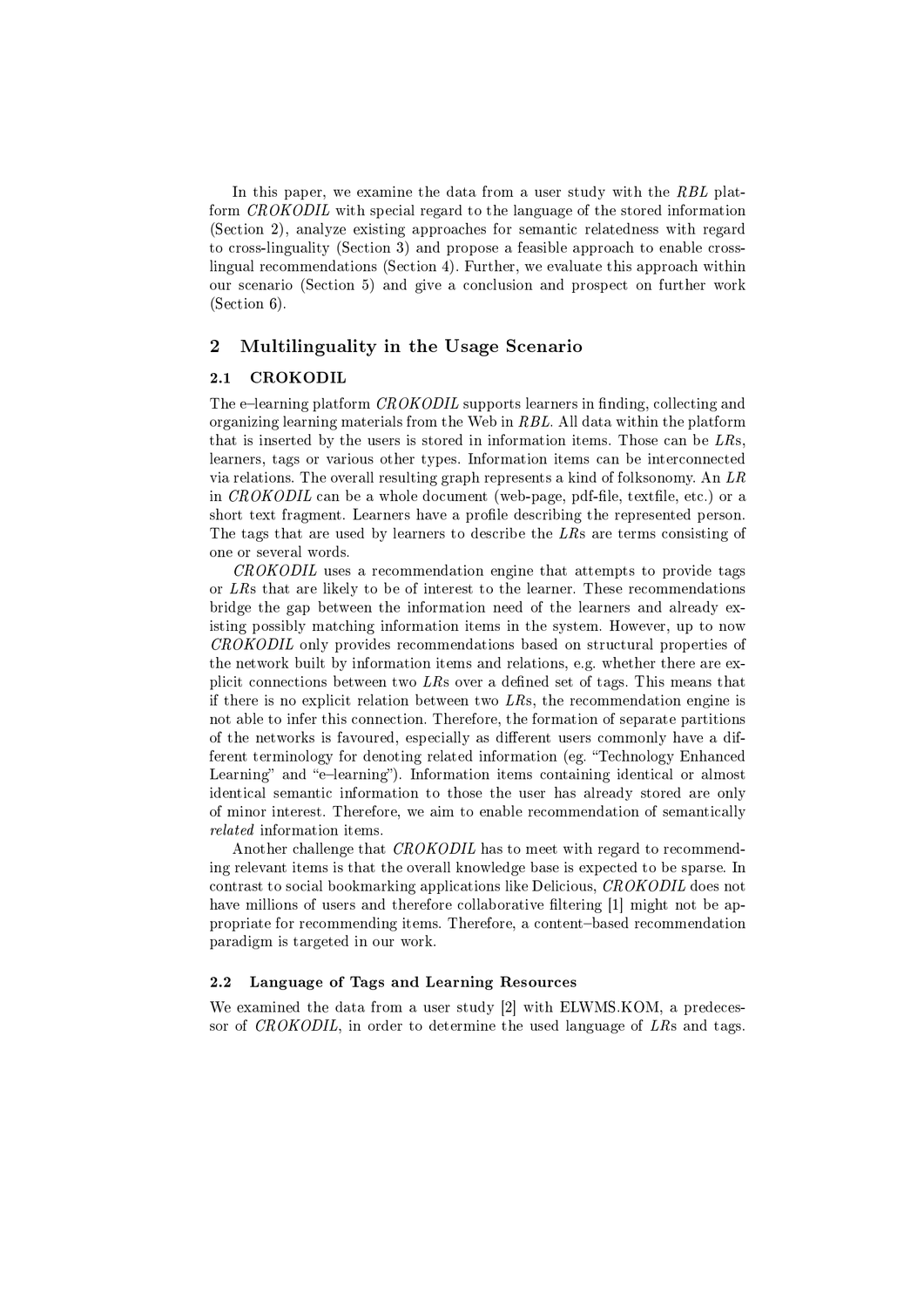In the study, 21 knowledge workers at Technische Universität Darmstadt used ELWMS.KOM over a period of several weeks. Table 1 shows the language distribution of the stored web resources. A majority of the resources are in English, which is contradictory to the local language and the mother tongue of most of the participants (17 of the participants are German native speakers).

Table 1. Web resources contained in the knowledge base grouped by language and fraction of resource language chosen by German and non-German native speakers.

| Language                               |          |            |                          | Web Resource Web Resource by German native by Non-German native |
|----------------------------------------|----------|------------|--------------------------|-----------------------------------------------------------------|
|                                        | Count    | Percentage | $\parallel$ speakers (4) | speakers (17)                                                   |
| English                                | 3331     | 75.33%     | 73.31%                   | 79.45%                                                          |
| <b>German</b>                          | 98       | 22.18%     | 23.99%                   | 18.49%                                                          |
| French                                 | $\Omega$ | $0.46\%$   |                          | $1.37\%$                                                        |
| Page forbidden (403)                   |          | $0.22\%$   |                          | $0.69\%$                                                        |
| Page unavailable (404)                 | 8        | $1.81\%$   | 2.70%                    |                                                                 |
| $\operatorname{Tot} \operatorname{al}$ | 442      | $100.00\%$ | $100.00\%$               | $100.00\%$                                                      |

Further, the language of the tags was evaluated. The results (cf. Table 2) let us infer that the language of a resource does not necessarily correspond to the language of the attached tags (e.g. French is not contained in the tag languages). Finally, in 70.2% of the cases the languages of tags and tagged resources correspond.

Table 2. Tags used for web resources in different languages in ELWMS.KOM sample. Note that German and non-German native speakers were involved and the number of participants does not match the numbers in the resource language experiment, as only 18 participants applied tags to resources.

| Type                       |      |            | Tag Count Tag Count   by German native by | Non-German          |  |
|----------------------------|------|------------|-------------------------------------------|---------------------|--|
|                            |      | 'in %      | speakers (15)                             | native speakers (3) |  |
| English                    | 300  | $30.70\%$  | $25.40\%$                                 | 42.91%              |  |
| German                     | 1831 | 18.73%     | 22.17%                                    | 10.81%              |  |
| Ambiguous Language         | 1941 | 19.87%     | $20.41\%$                                 | 18.58%              |  |
| Named entity (uni-lingual) | 240  | $24.56\%$  | 28.63%                                    | 15.20%              |  |
| Date or year               | 60   | $6.14\%$   | 3.39%                                     | 12.50%              |  |
| $ {\rm Total} $            | 977  | $100.00\%$ | $100.00\%$                                | 100.00%             |  |

This analysis shows that in real-world settings, the usage of RBL often crosses language borders. For content-based recommendations, this adds a dimension of complexity, as the language of  $LRs$  and tags has to be taken into account additionally. The learners' choice of tags is often influenced by the language a  $LR$  is composed in. This means that the same learner could use different tags for the same concept, eg. one user tagged related  $LRs$  with the English "visual" and the German "Visualisierung". This adds to the aforementioned challenges.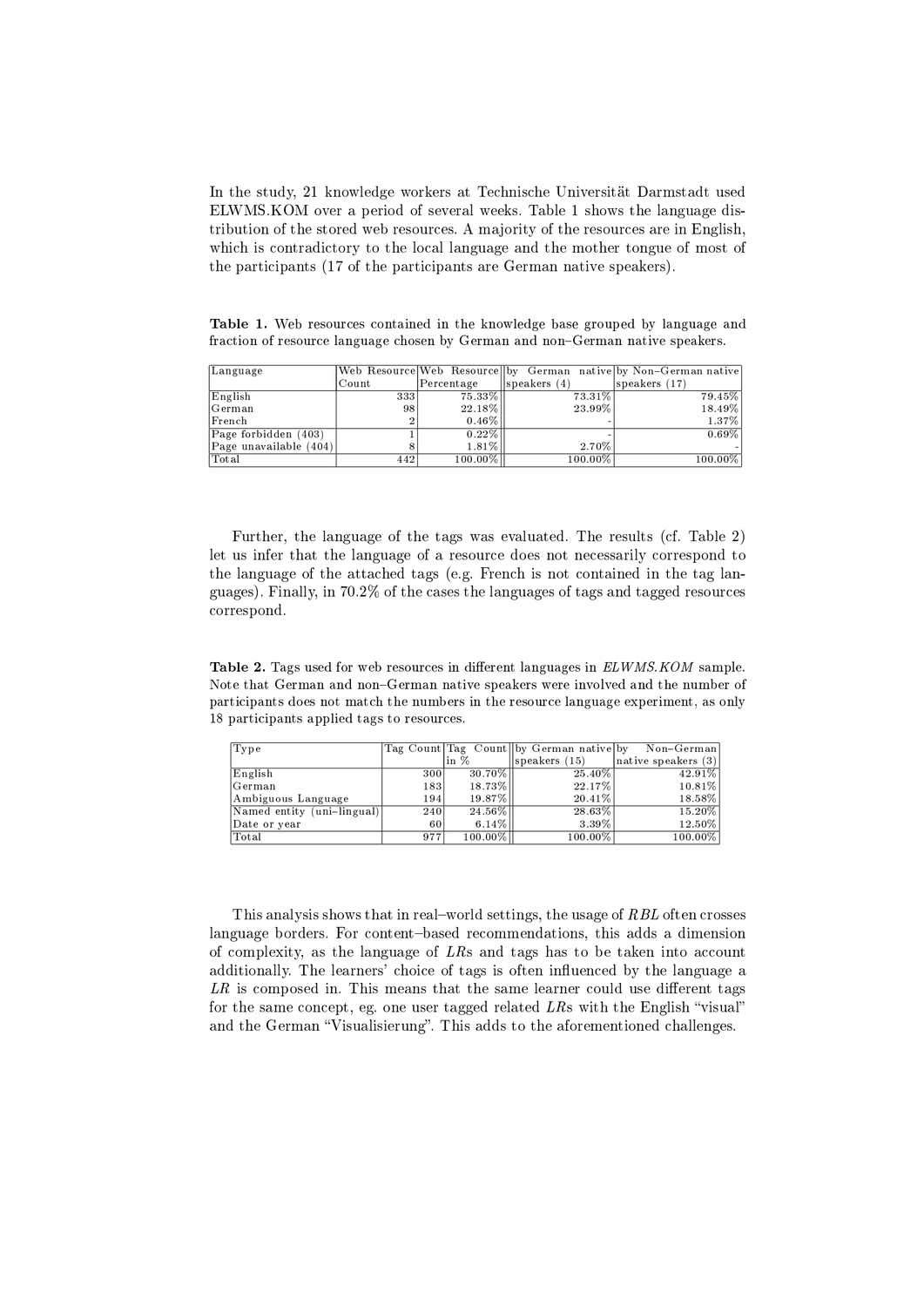## 3 Related Work

Content-based recommendations can be performed by analyzing the semantic content of the available information items and by recommending those with the highest semantic closeness to other items which are known to be relevant for the user. According to Budanitsky and Hirst [3], there is a considerable difference between the two notions of semantic closeness semantic similarity and semantic  $relatedness$ . Semantic similarity denotes the degree of two different terms describing the same concept, e.g. the terms "cash" and "dough" have a high semantic similarity, because "dough" is a colloquial synonym for "cash". In contrast, semantic relatedness mimics the associative perception of humans. E.g. the terms "cash" and "bank" do not have a semantic similarity, but are semantically related because they often occur in a common context. Especially in our scenario, the concept of semantic relatedness is appropriate as recommendation of information items with a related content is targeted.

### 3.1 Semantic Relatedness

Milne and Witten  $[4]$  state that "any attempt to compute semantic relatedness automatically must also consult external sources of knowledge". Thus, all approaches to determine semantic relatedness utilize additional information by employing reference corpora in order to provide additional general knowledge. WordNet [5] is often used as an external source of knowledge to enable the calculation of semantic relatedness [3, 6]. However, in recent work the focus has shifted to Wikipedia as a knowledge base because of its corpus size and its upto-dateness.

Explicit Semantic Analysis (ESA) A promising approach for calculating semantic relatedness called ESA has been proposed by Gabrilovich and Markovitch [7]. Here, documents are not represented by means of terms but by their similarity to concepts derived from a reference collection of documents. ESA is based on the assumption that in the reference document collection, an article corresponds to a semantically distinct concept. Thus, by comparing documents based on their terminology to all articles in the document collection that have been pre-processed by tokenization, stemming, stop word removal and a term weight metric, a vector is obtained that contains a similarity value to each of the articles. This process step is called semantic analysis. The vector, called semantic interpretation vector, abstracts from the actual term occurrences and thus represents a semantic dimension of that document. A major advantage of ESA is that semantic relatedness can be calculated for terms and documents alike, providing good and stable results for both modes [7].

Formally, the document collection is represented as a matrix  $M$  with the dimensions  $n \times m$  (called *semantic interpreter*), where n is the number of articles and  $m$  the number of occurring terms in the corpus.  $M$  contains (normalized)  $TF\text{-}IDF$  document vectors of the articles.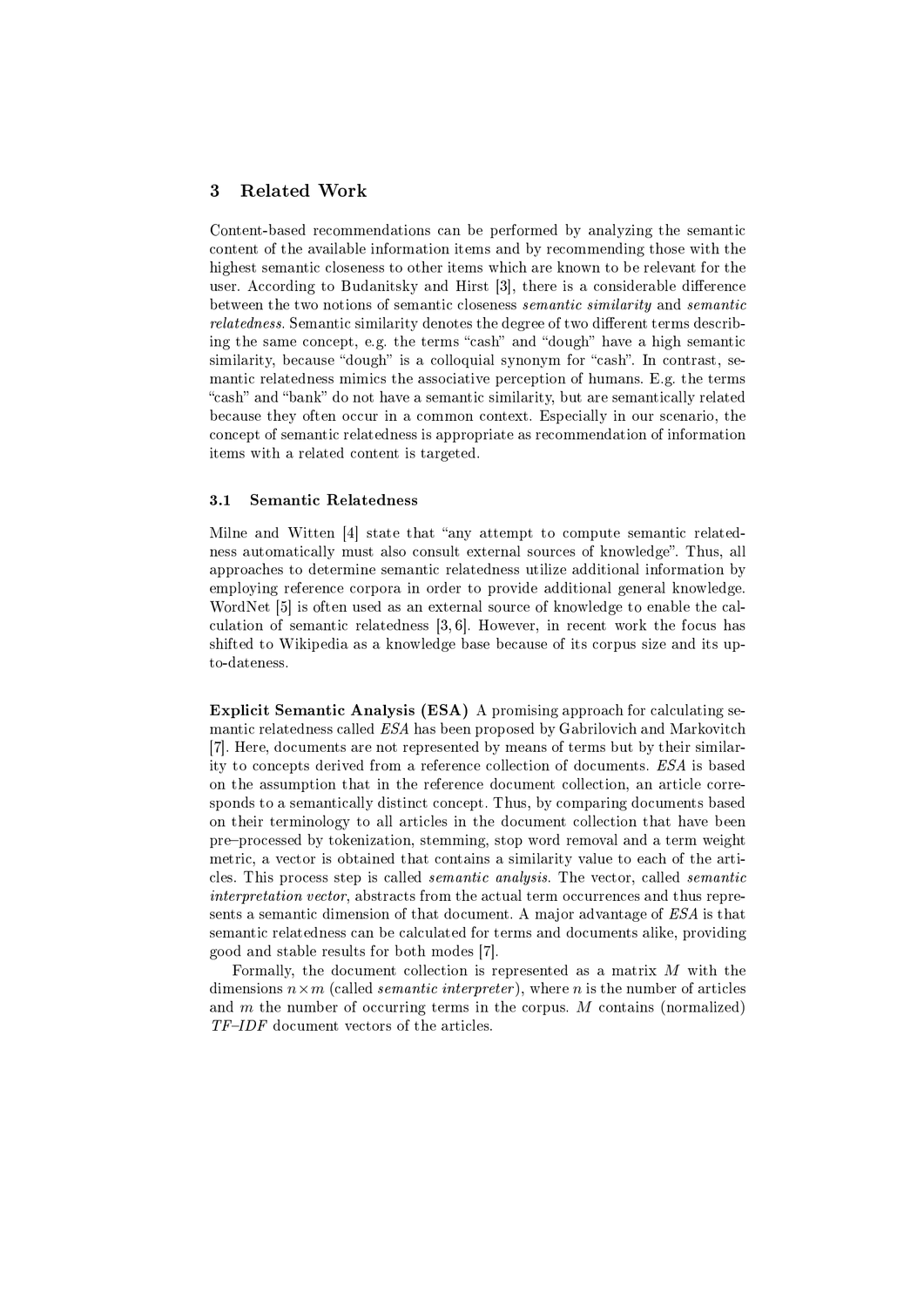For calculating the similarity between the document and the corpus, the cosine similarity measure is employed. Analogously, two documents represented as semantic interpretation vectors can be easily compared by using cosine similarity again.

Despite its primary usage with Wikipedia,  $ESA$  is also applicable to different reference corpora. Gabrilovich and Markovitch have used the Open Directory Project (ODP) as well as Wikipedia, showing that ESA using Wikipedia outperforms the ODP reference corpus. They state that Wikipedia is especially practical for ESA as each of Wikipedia's articles ideally describes one concept.

Gabrilovich and Markovitch show that ESA using Wikipedia as a reference corpus outperforms other approaches like WikiRelate! [8], approaches based on WordNet [3] or Roget's Thesaurus [9] and Latent Semantic Analysis [7].

Extensions for ESA, which consider Wikipedia's internal link structure and its category system have been proposed and successfully evaluated [10]. Thus, further usage of structural information obtained from Wikipedia seems to be promising for the calculation of semantic relatedness.

### 3.2 Cross-Language Semantic Relatedness

As the Web contains documents composed in a variety of languages the need for cross-lingual approaches in semantic relatedness determination emerges. Semantic relatedness across language borders has therefore become a focus of research in recent years.

Schönhofen et al. [11] investigate the usage of Wikipedia for Cross-Language Information Retrieval (CL IR), aiming to query and retrieve English documents by German and Hungarian queries. For that purpose they first do a "word-byword translation by dictionary", yielding in many cases a large set of word pairs for a single word in the source and the possible translations in the target language. In order to overcome this issue, they first aim to maximize the bigram similarity between the different translation combinations of adjacent words, consulting statistics obtained from the English Wikipedia as a reference corpus in the target language. Then, the links between pairs of articles containing the two translated terms in the article title are used to rank the translations. After having obtained the ranks for the translation pairs, Schönhofen et al. combine both measures to a final rank which results in an order describing the most probable terms. Although this approach benets from the networked structure of Wikipedia which mirrors the semantic relatedness of concepts, it is still a term based approach which does not take the global term distribution, a measure of global term relevance, into account.

Potthast et al. [12] and Sorg et al. [13] both investigate a usage of ESA in cross-lingual contexts. Potthast et al. focus on the field of automatic cross-lingual plagiarism detection. They consider a language-independent concept space to which for each supported language a document-collection is aligned via a oneto-one mapping. This requires a reference corpus which contains articles describing the same set of concepts in different languages. Hence, only a subset of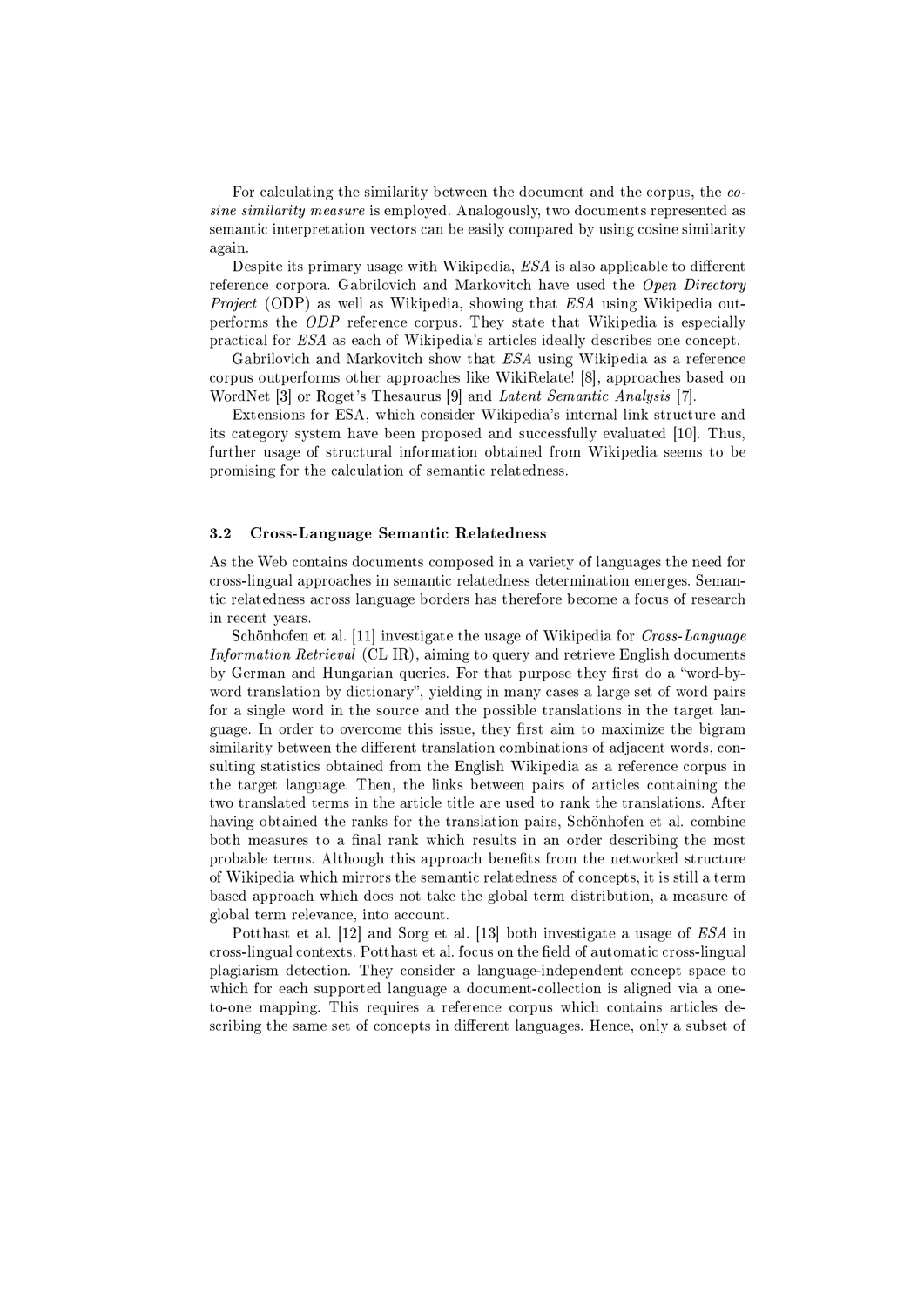articles can be considered for the semantic relatedness computation in the case of Wikipedia usage. Because of their assumption of a bijective article mapping function and their restrictive usage of disjunction of all articles, the direction of their mapping does not matter to the results. Sorg et al. present a slightly more elaborated approach which does not assume a one-to-one mapping between articles in the corpus but a many-to-one mapping for articles in the source language to articles in the target language. So each target article might be targeted from different articles in the source language. In their approach, they first compute the ESA vector in the source language and map it to the target language afterwards by summing up the relatedness values from all concepts in the source language pointing to a single concept in the target language. They indicate a a good correlation to human rankings. But in case of topics being underrepresented in a specific Wikipedia language version, their approach is not capable of mapping the interpretation vectors without loosing semantic information.

Dumais et al. [14] present an approach using Latent Semantic Indexing (LSA) for  $CL$ -IR with a common space containing terms from different languages and show to perform well in CL-IR tasks. In contrast to ESA, LSI does not allow to give human-readable explanations about the reasoning for a particular relatedness rating.

# 4 Our Approach

Due to the promising results of ESA in mono- and multilingual settings we decided to apply this method in CROKODIL and extend it by an approach which can handle underrepresented topics in the Wikipedia. This challenge has not been addressed within the work presented in the previous section. Therefore, in the following, adaptations made to  $ESA$  in order to use it in multilingual environments are explained. Steps 1, 2, 3 and 5 are basically the steps executed in the original ESA procedure. The index  $l$  indicates the respective language.

- 1. The reference corpus (in our case the Wikipedia in language l) is preprocessed with stemming, stopword removal, article filtering<sup>1</sup>,  $TF$ -IDF calculation and normalization. The result is a language-specific matrix  $M_l$ , the semantic interpreter, with the shape  $n_l \times m_l$ , where  $n_l$  is the number of articles and  $m_l$  the number of terms.
- 2. For each document  $d_l$  (in language l) that is to be compared, the same preprocessing steps have to be executed, so that the result is the document vector  $v_d^l$  with the form  $m_l \times 1$ , where  $m_l$  is the number of terms.
- 3. As all document vectors are normalized, the interpretation vector  $i_{esa}^l =$  $M_l \cdot v_d^l$  that represents the cosine similarity of  $v_d^l$  with all article vectors of  $M_l$  is simply computed by applying the inner product with the matrix  $M_l$ . The result is the interpretation vector  $i_{esa}^l$  with the dimensions  $1 \times n_l$ .

<sup>&</sup>lt;sup>1</sup> In previous work [15] the systematic filtering of articles has shown to lessen the concept space without impairing ESA's quality.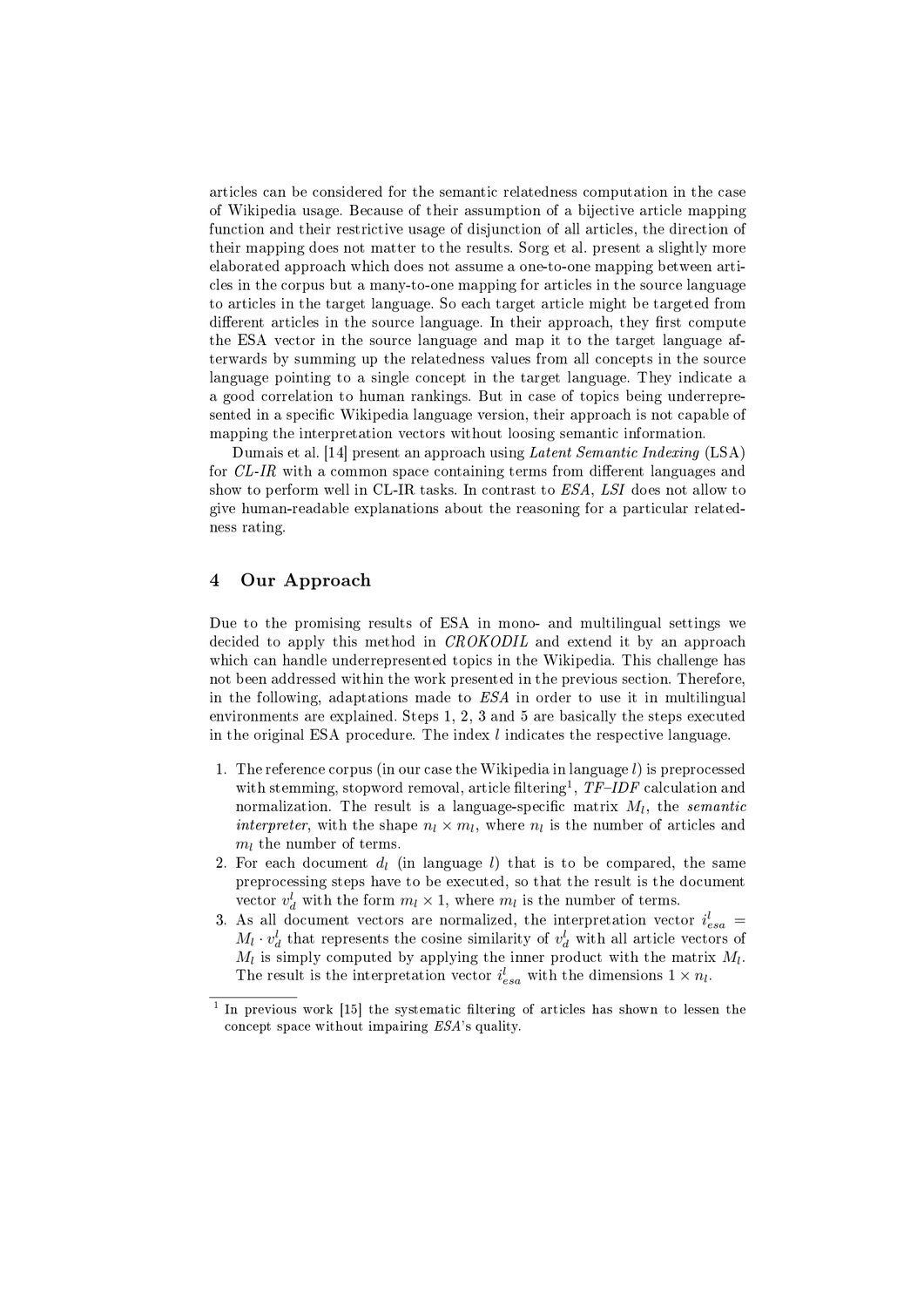- 4. All interpretation vectors  $i_{esa}^{l_s}$  now have to be transferred (mapped) from their respective source language space into one common target language space  $l_t$  and result in vectors  $i_{esa}^{l_t}$ . We will explain two different mapping strategies later on.
- 5. Finally, the resulting interpretation vectors  $i_{esa}^{l_t}$  can be compared pairwise using the cosine similarity.

The first step has to be executed for all languages which are supported (in our case German and English). Step 4 is not contained in the original ESA implementation. It needs to be executed in our cross-lingual approach because step 5 requires the interpretation vectors to have the same dimensions. A mapping has to be applied to equalize the number of dimensions of the interpretation vector (corresponding to the number of Wikipedia articles in the respective language). This mapping is the crucial step in cross-lingual semantic relatedness calculation with ESA. The more concepts can be mapped from one language to the other, the closer the quality of interlingual semantic relatedness matches that of monolingual ESA. We now describe the two mapping techniques we apply.

The recommendation quality is expected to be constant over the time. Preliminary experiments have shown that the use of updated Wikipedia versions does not have a major influence on the computation's quality, only in case of topics not being represented in the Wikipedia up to now.

### 4.1 Direct CL Mapping

Wikipedia articles can be interlinked to corresponding articles in another language version of the Wikipedia by interlanguage links (called ILLs). Ideally, the interlinked articles describe exactly the same concept. If such a link exists for the article whose dimension needs to be mapped, it is used and the weight (determined in step 3 of the ESA algorithm) is transfered to the target article of the link. This matches the approach presented by Potthast et al. and Sorg et al. [12, 13].

If for each article in the source language a linked article in the target language exists, the mapping can be expected to be ideal. Unfortunately, this is usually not the case. Considering the German and the English Wikipedia (cf. Table 3) the total numbers of articles differ strongly, thus, a one-to-one article mapping can not be achieved. For example, only around 18% of the English articles have a (linked) German correspondent, thus 82% of the concept dimensions would be discarded during the mapping step using only ILLs.

Table 3. Key figures of the size of the English and the German Wikipedias

|                           |                  | English Wikipedia German Wikipedia |
|---------------------------|------------------|------------------------------------|
| Date of Dump              | $2011 - 01 - 15$ | $2010 - 06 - 03$                   |
| Number of articles        | 3,601,228        | 1,095,678                          |
| $ CLLs$ to other language | 657.874          | 606,160                            |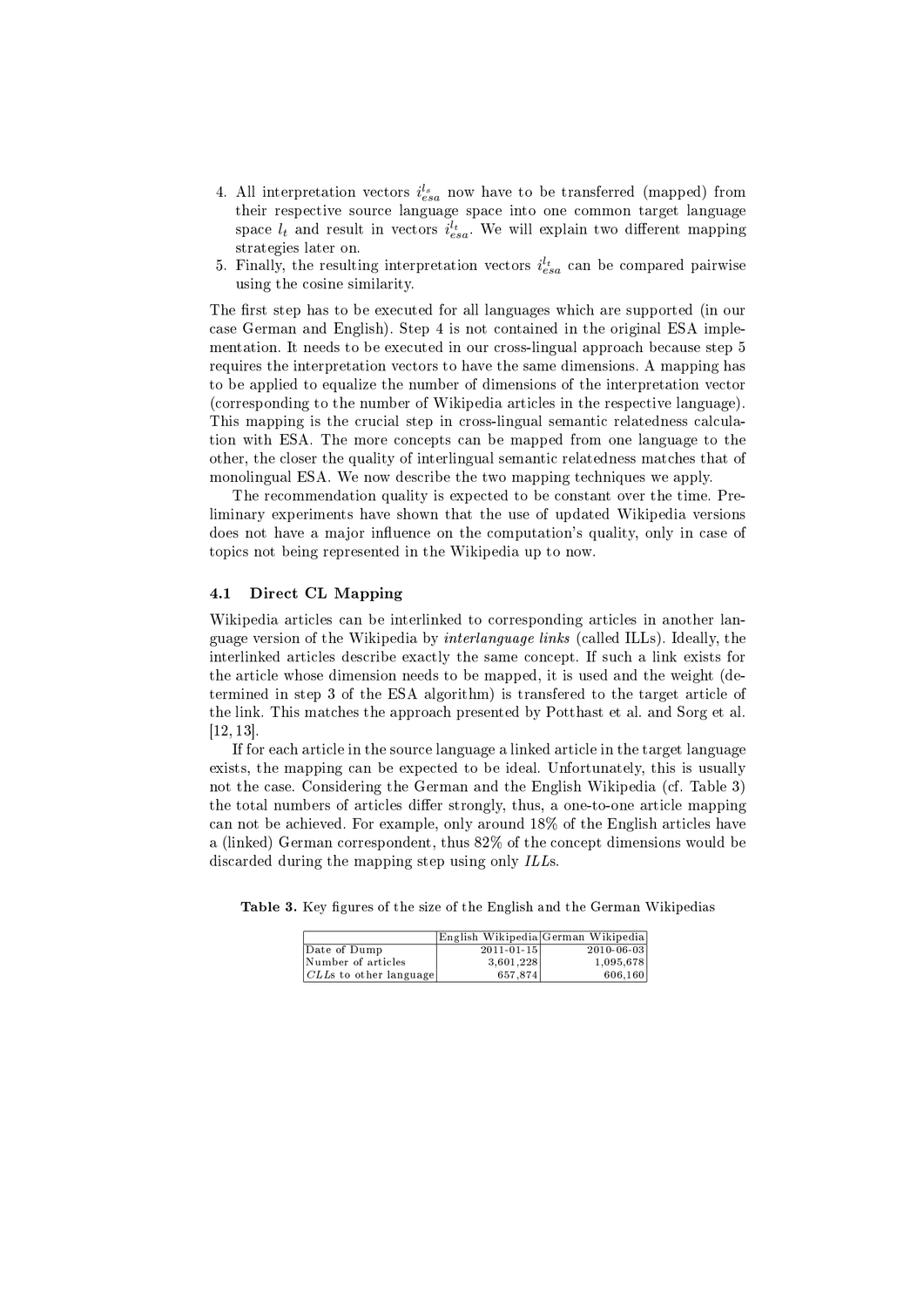### 4.2 Meta CL Mapping

We present a novel approach which aims at overcoming CL mapping issues due to articles not being interlinked to other languages. First, all weights in  $i_{esa}^{l_s}$  of articles  $a_{l_s}$  being interlinked via a ILL to an article  $a_{l_t}$  are directly transferred into the new vector  $i_{esa}^{l_t}$ . Afterwards, for each article  $a_{l_s}$  which does not have an outgoing ILL, the set of articles within the same language version of the Wikipedia that are interlinked from  $a_{l_s}$  are considered. For all those articles, the articles which have an ILL to an article in the target language are taken into account. The resulting set of articles in the target language represents a meta concept for the article  $a_{l_s}$ . The link between  $a_{l_s}$  and the meta concept is called in the following *meta interlanguage link* (MILL). The weight for  $a_{l_s}$  is equally distributed to all elements in the meta concept. Figure 1 shows exemplarily the  $MILL$  for the English article "Clark Kent" to its meta concept in the German Wikipedia. The original weight 0.8 is divided and each of the four elements in the meta concept get assigned a weight of 0.2.



Fig. 1. Example of a *meta interlanguage link* from the English article *Clark Kent* that does not have a corresponding article in German

# 5 Evaluation

### 5.1 Corpora

In order to evaluate our approach we needed an appropriate evaluation corpus. Following the considered usage scenario for our approach, we identified the following requirements:

- The main languages used within the CROKODIL system in the user study were English and German. Thus, the evaluation corpora should consist of documents in those languages.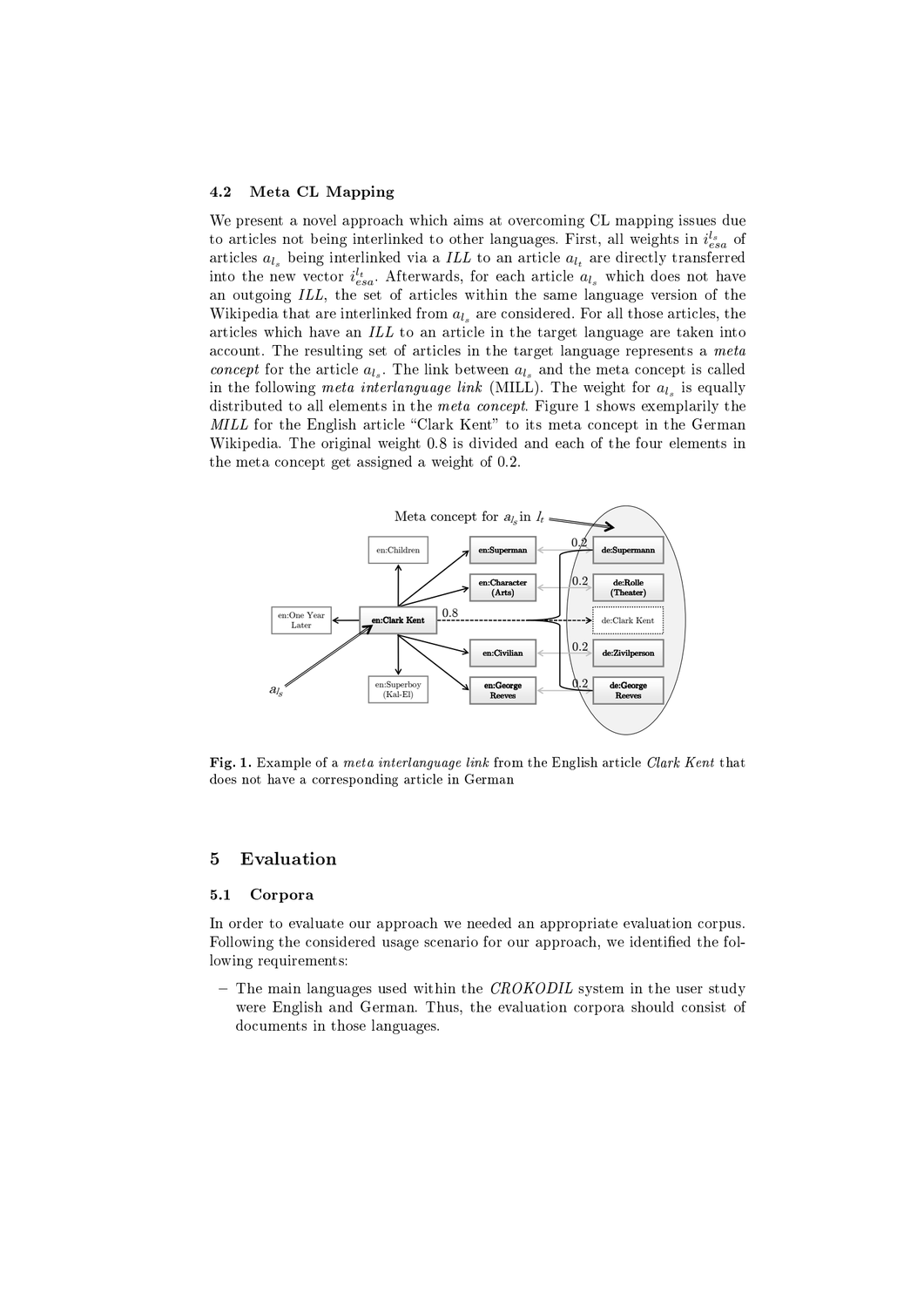- $-$  The information items to recommend are tags and multi-term documents. Thus, we need corpora containing terms and multi-term documents.
- $-In$  most cases, nouns have been used as tags, thus the corpus containing terms should include primarily nouns.

We observed, that often  $LR$  and their assigned tags share the same language (cf. Section 2.2). Thus, cross-recommendation between tags and LRs are not focus of our work because this is mainly a monolingual task. The term-term relatedness and the document-document relatedness are evaluated separately due to the different conditions and strongly differing results for those two evaluations in other studies  $[10]$ . For the different scenarios, we use different corpora which are explained in the following.

The Document Corpus To the best of our knowledge, there exists no appropriate multilingual document corpus that contains relatedness values for the documents. We decided to focus on a parallel corpus, containing exactly similar documents in different languages. The corpus  $European \textit{test2007}{}^{2}$  is a testing subset of the *Europarl* [16] corpus containing 2000 parallel sentences in four languages. The content of the *Europarl* corpus has been extracted from proceedings of the European Parliament. For our evaluations, we use a subset of the English-German parallel corpus with 300 documents.

**The Term Corpus** The multilingual dataset  $Schm280$  [15] is adapted from the English WordSim353 dataset created by Finkelstein et al. [17]. It contains 280 English word pairs (mainly nouns) with their German equivalents translated by 12 participants, each value pair with a value of semantic relatedness (between 0.0 and 10.0) rated by at least 13 subjects. The words are very generic and not restricted to a single topic.

### 5.2 Evaluation Methodology and Results

In order to evaluate our approach we execute different experiments. We aim to reduce storage space for the created interpretation vectors and to minimize the computation time for the cosine similarity computation. Therefore, we define and apply the selectBestN function [10, 13] which is aimed at choosing only the most relevant concept dimensions (in dependency of their weights). N should be chosen as small as possible without having a considerable negative impact on the results. Therefore, all evaluations are executed with a varying number of dimensions of the interpretation vectors. We parametrize the function with 16 values for N between 10 and 10000.

Document-Document Similarity Using an Information Retrieval scenario we evaluate the applicability on cross-lingual document similarity. Our system is

<sup>&</sup>lt;sup>2</sup> available via http://www.statmt.org/wmt07/shared-task.html, retrieved 2011-04-04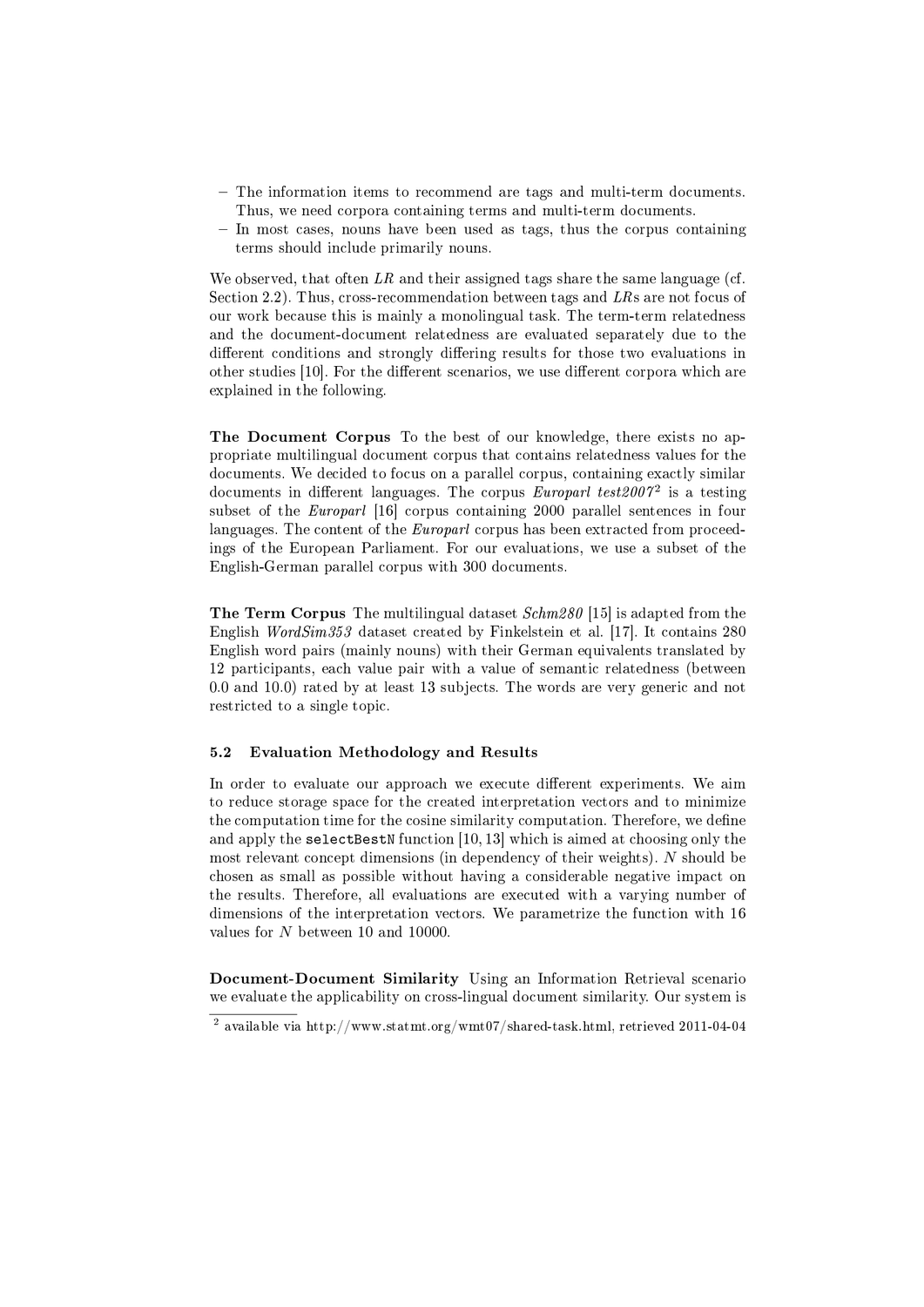queried with a sentence from the *Europarl test2007* corpus in one language and the parallel document from the other language is expected as result. Because one document has exactly one correspondent document in the other language, a Top-k evaluation is applicable in this scenario. The scenario is evaluated using both the ILL and MILL mapping to map the interpretation vectors of the documents to the query language  $l_t$ . Additionally for comparison, an evaluation with monolingual ESA is applied where all documents are in advance translated to the respective query language using Google Translator<sup>3</sup>.

In the evaluation the mapping approaches do not seem to achieve a similar precision like the comparison approach using monolingual ESA with Google Translator (cf. Figure 2). The correct English document is returned as the best ranked one when passing a German query in at most 80% of the cases for the translational approach, in  $60\%$  for the ILL mapping approach and in  $26\%$  for the MILL approach. The correct German document is returned as the best ranked one when passing an English query in at most 84% of the cases for the translational approach, in 57% for the ILL approach and in 40% for the  $MILL$  approach. Table 4 shows a detailed analysis for different parameterizations of  $k$ . Shown is



Fig. 2. Precision for Top-1 evaluation

the maximal precision for each approach over all parameterizations of  $N$ . According to the previous analysis for  $k = 1$ , the monolingual setting is always superior to the  $ILL$  and the  $MILL$  mapping. Further, the  $MILL$  mapping can not achieve a precision similar to the results of the ILL mapping.

Term-Term Relatedness In order to determine the statistical dependence of pairwise relatedness results, we use the Spearman's rank correlation, also known as Spearman's rho [18]. It considers ranks of the single values instead of the values itself as the Pearson correlation does. As for relatedness measures, the ranking of values is more important than the exact relatedness value, we

<sup>3</sup> http://translate.google.de/, retrieved 2011-04-04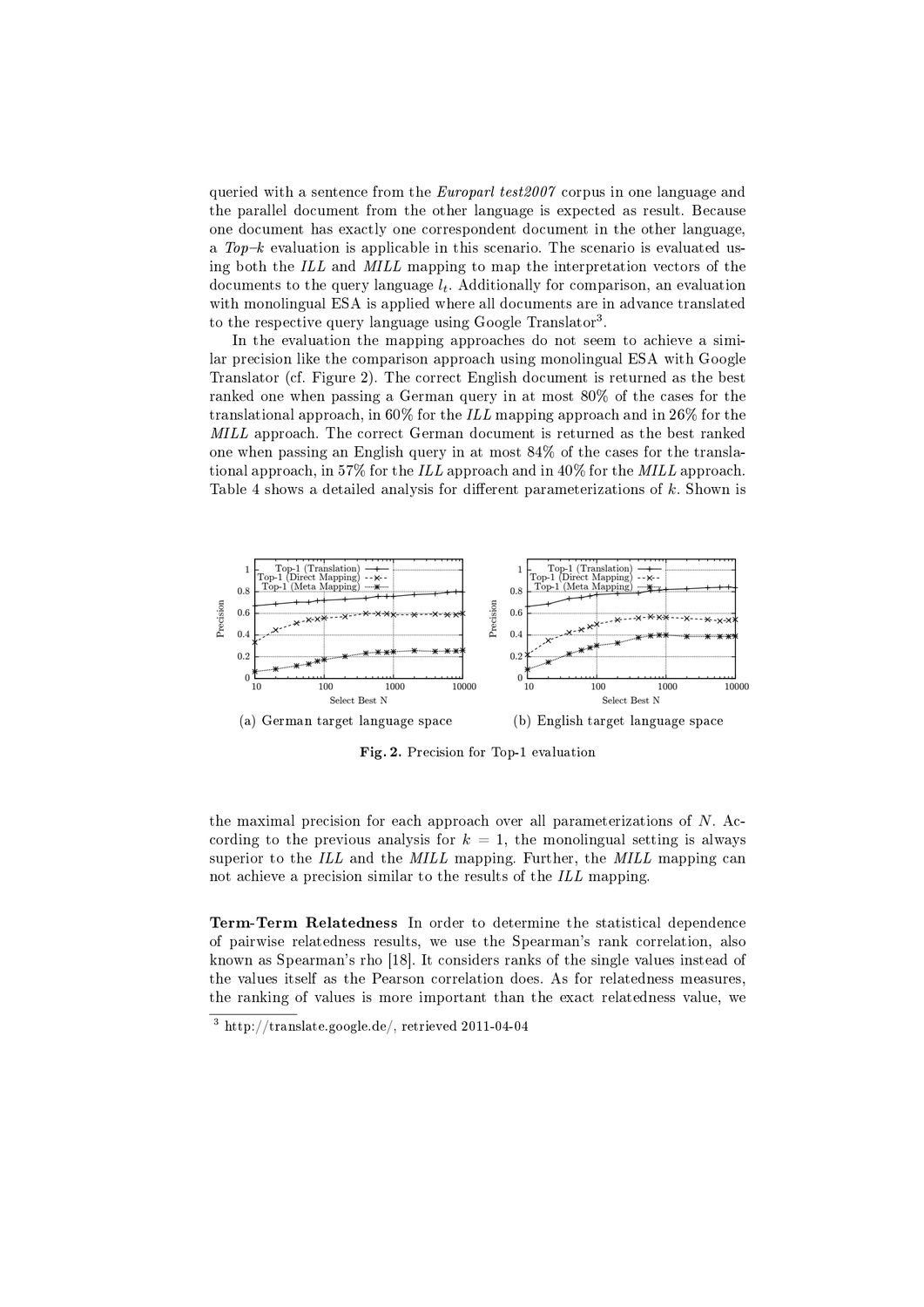Table 4. Maximum precisions for different k in  $Top-k$  evaluation and considered number of dimensions of the interpretation vectors

|                   |                                                      |                        |                                      | $k = 1$   $k = 5$   $k = 10$ |                          |  |  |
|-------------------|------------------------------------------------------|------------------------|--------------------------------------|------------------------------|--------------------------|--|--|
| German to English | Translation                                          | 10.841                 | 8000 0.94 2000 0.96 1000             |                              |                          |  |  |
|                   | <i>ILL</i> mapping                                   | $\vert\vert 0.57\vert$ |                                      |                              | 600 0.82 1000 0.88 4000  |  |  |
|                   | $MILL$ mapping $ 0.4 $                               |                        |                                      |                              | 800 0.72 4000 0.83 2000  |  |  |
| English to German | Translation                                          | $\sqrt{0.8}$           |                                      |                              | 8000 0.92 8000 0.92 4000 |  |  |
|                   | <i>ILL</i> mapping                                   |                        | $\sqrt{0.6}$ 10000 0.8 2000 0.87 800 |                              |                          |  |  |
|                   | $^+MILL$ mapping $  0.26 10000 0.54 6000 0.64 2000 $ |                        |                                      |                              |                          |  |  |

prefer this measurement. Other authors also used this procedure to evaluate their semantic relatedness approaches (i.e. [12]). In our evaluation, we use this approach to determine how close to human relatedness rankings the rankings determined by our automatic relatedness determination techniques are.

The significance of the difference between two correlations can be determined by using  $t_{\text{diff}}$  [18]. It is used to check whether the correlation between the pairs of variables  $(x, y)$  and  $(z, y)$  is significantly different. It is defined as:

$$
t_{\text{diff}} = (\rho_{xy} - \rho_{zy}) \sqrt{\frac{(k-3)(1+\rho_{xz})}{2(1-\rho_{xy}^2 - \rho_{xz}^2 - \rho_{zy}^2 + 2\rho_{xy}\rho_{xz}\rho_{zy})}}
$$
(1)

The resulting values for  $t_{\text{diff}}$  are compared with the critical values of the tdistribution.

The evaluation is executed using the  $Schm280$  corpus to determine the rank correlation between the relatedness values determined by humans and our approach. Within the evaluation of the cross-lingual experiments, the relatedness is determined for each pair with the first word being in language  $l_t$  and the second word being in language  $l_s$  and mapped to  $l_t$ . As a comparison, we determine the monolingual correlation with both words existing in  $l_t$ 's language space.

Figure 3 shows Spearman's rank correlation  $\rho$  between relatedness determined by human raters and relatedness determined by the ILL and MILL mappings. Further, results of the monolingual setting are shown.

In the monolingual setting, the Spearman's rank correlation coefficient  $\rho$  is maximal for selectBestN with  $N \approx 2000$  for both languages (with  $\rho_{en}(i_{esa}^{2000}) =$ 0.71 and  $\rho_{de}(i_{esa}^{2000}) = 0.60$ . In cross-lingual settings, the experiment in the English language space  $l_{en}$  outperforms the experiment using the German language space by approximately 18% in terms of correlation. When mapping the second term of each term pair from German to English by  $ILL$ , the correlation is significantly lower than the monolingual experiment (for  $\rho_{en}(i_{esa}^{2000}) = 0.66$ ,  $t_{\text{diff}} = 2.01$ ,  $p < .05$ ). In the German language space however, the  $\tilde{ILL}$  mapping results in a significantly higher correlation (with  $\rho_{de}(i_{esa}^{2000}) = 0.69$ ,  $t_{diff} = 3.37$ ,  $p < .01$ ) compared to the monolingual approach. This shows that the quality of ESA is highly dependent on the used language space and a cross-lingual mapping transfers qualitative properties to the target language space. Remarkable is the slight improvement for MILL mapping compared to ILL mapping and monolingual evaluation for small N. We explain the better performance of MILL compared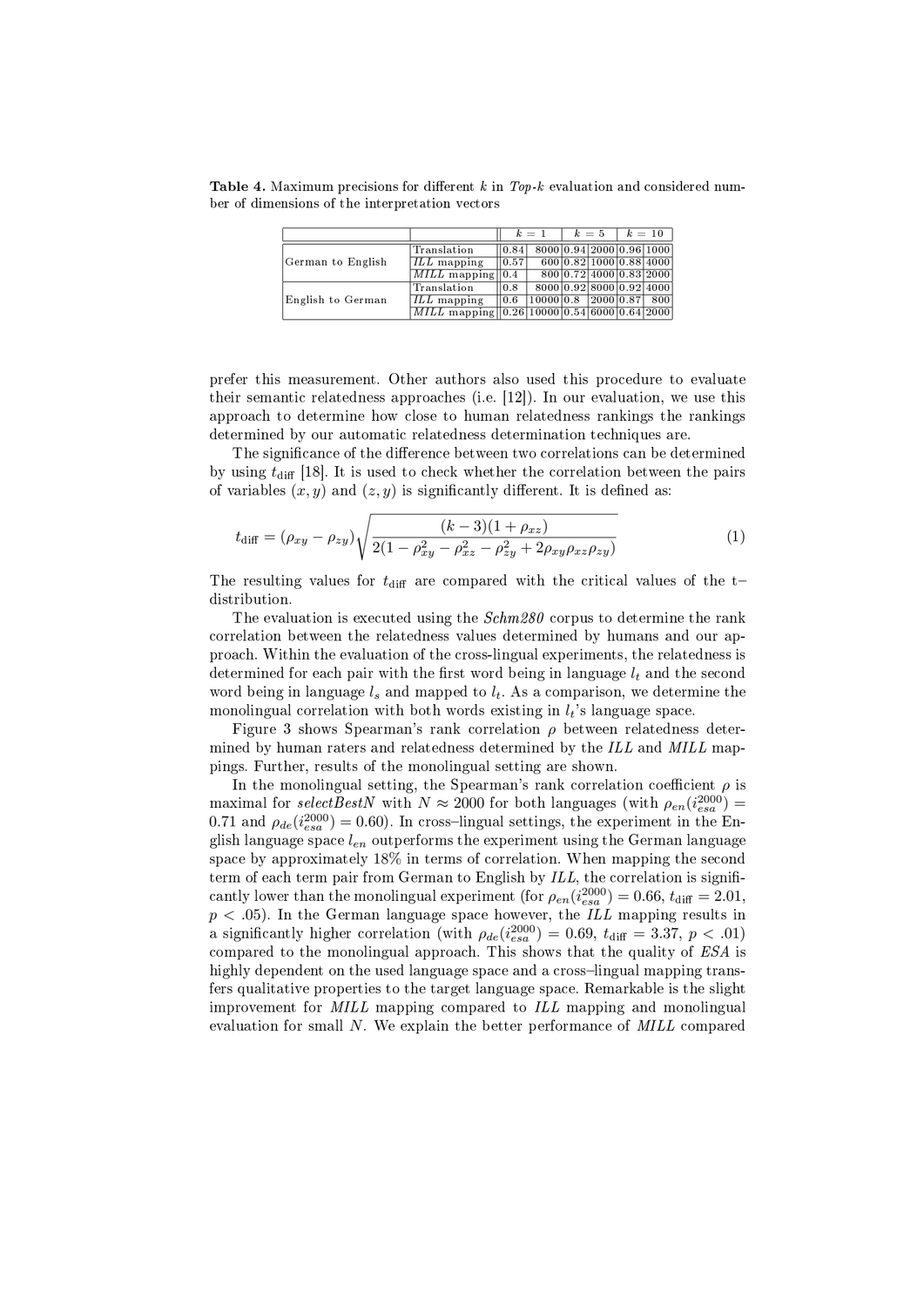

Fig. 3. Correlation for Semantic Relatedness between human judgement and our approach

to ILL mapping with an accumulation of article links to relevant concepts (which usually are general and therefore have a statistically higher probability of being the target of article links), boosting the values for these relevant concepts due to spread. In fact, an analysis of the data shows that the relevant concepts benefit from the incomming  $MILLs$ . This effect can be used when N has to be set to a low value for performance and storage reasons. In the English language space, ILL and MILL mappings perform similarly for large N. However, especially in the German language space, the correlation of MILL mapping is lower for high values of N.

# 6 Conclusions and Further Work

In this paper, we presented a multilingual scenario of resource-based learning using web resources. CROKODIL enables users to store various types of learning resources and assign tags to them without being confined to a single language. In order to provided content-based recommendations across language borders we proposed an adaption to Explicit Semantic Analysis which does not only take interlanguage links into account but additionally Wikipedia's internal link structure: the MILL mapping. In the evaluation of term-term relatedness, it showed better correlation for low dimensional interpretation vectors, even compared to the monolingual evaluation. Thus, due to the reduction of computational complexity the MILL mapping can be helpful for real-time applications like the on-line recommendation of newly integrated information items in CROKODIL. Further evaluation did not show improvements when compared to the mapping using only ILLs. We however still see potential of this approach, especially regarding underrepresented topics in the Wikipedia. When topics are underrepresented for a certain language, documents covering those can not be mapped into this language space using only ILLs. This can lead to a loss of important information if strongly weighted concepts are discarded. For document-document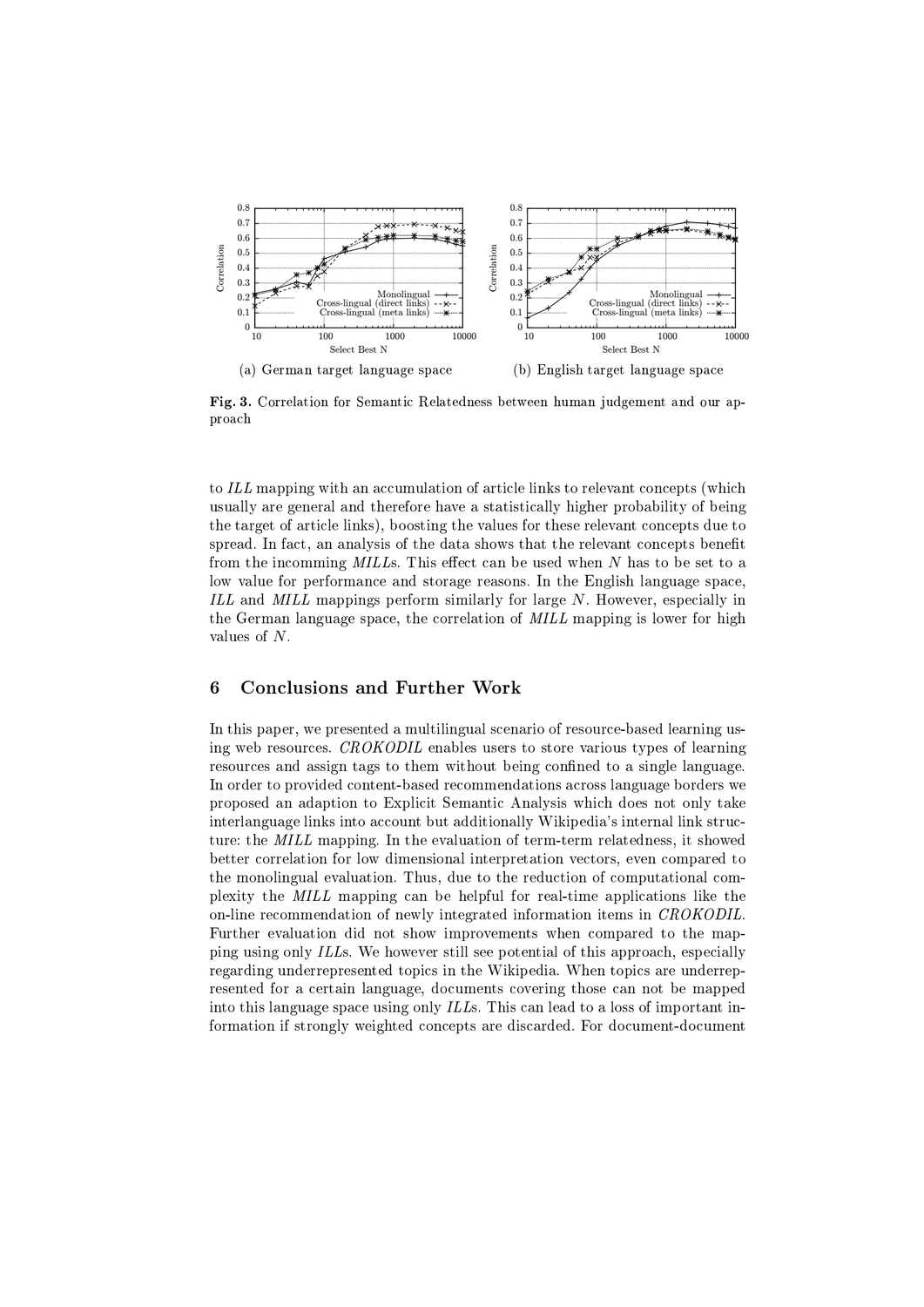similarity tasks we currently recommend the usage of ILL mapping due to the restrictive usage policy of the Google API which does not allow the translationbased approach. The goal of document recommendations in CROKODIL is not to recommend similar resources but rather semantically related resources, which is not directly addressed by our evaluation. We imagine the following scenario when including cross-lingual content based recommendation in CROKODIL:

- 1. The users insert learning resources and attach tags to them, both can be in any of the supported languages.
- 2. For each inserted learning resource and tag, a semantic interpretation vector is created, mapped to a common language, reduced via SelectBestN and stored in the system.
- 3. Users get those tags/learning resources recommended which have the highest semantic relatedness to the tags/learning resources they have used.

In future work we will focus on further adaptions and evaluations of our approach as we consider the achieved results as motivation for further research in this field. By distributing the weight of a mapped concept well-directed to the different elements of the *meta concept*, we hope to enable the amplification of important linked concepts. Further, if only strongly weighted concepts in the original interpretation vectors are mapped via MILL, noise might be attenuated. In order to satisfy the requirements for the described application area more precisely, an evaluation with further corpora is needed. In addition for the evaluation of the recommendation of documents, a corpus containing relatedness values is required. As we have seen [10], approaches relying on Wikipedia's link structure can outperform plain ESA in scenarios where documents are rather related than they are similar. Considering the recommendation of tags, a more specific corpus would represent the scenario better. The used corpus contains highly generic terms, which are strongly represented in Wikipedia and thus the approach relying on meta concepts cannot demonstrate its benefits. Finally, for adapting the approach to general cross-lingual recommendation, evaluations with further languages are needed. Especially in scenarios with languages of considerably different structure (like English and Arabic) interesting results can be expected as our mapping approach only relies on the quality of the Wikipedia reference corpus in the respective language and not the quality of a translation engine.

Acknowledgments. This work was supported by funds from the German Federal Ministry of Education and Research under the mark 01 PF 08015 A and from the European Social Fund of the European Union (ESF). The responsibility for the contents of this publication lies with the authors.

# References

1. Jannach, D., Zanker, M., Felfernig, A., Friedrich, G.: Recommender Systems: An Introduction. First edn. Cambridge University Press (2010)